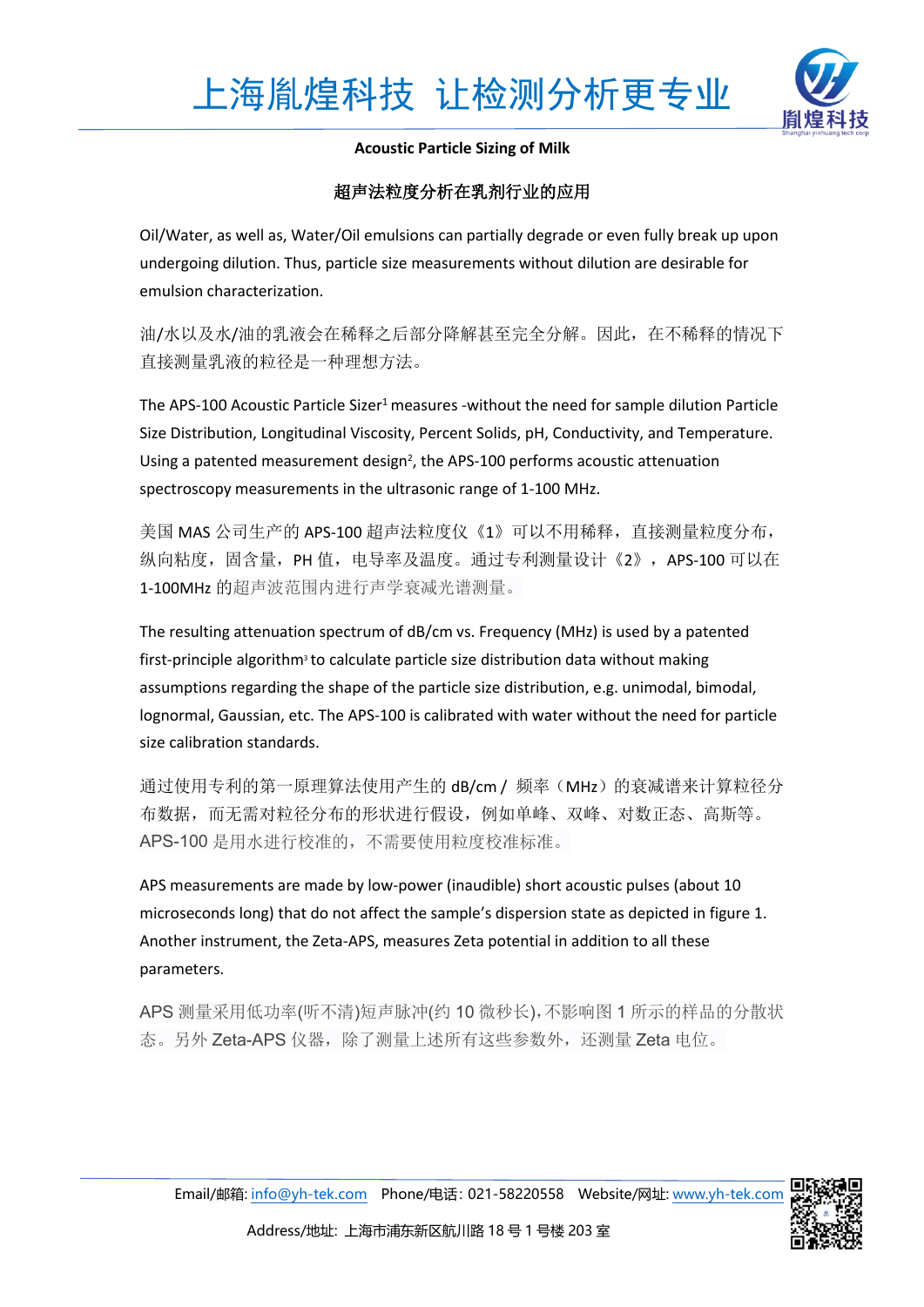





Fig. 1. Waveforms of the ultrasonic pulses applied and measured during Acoustic Particle Sizing.

图 1 - 超声波脉测量粒度的过程中,超声波的脉冲波形。



Fig. 2. Acoustic Attenuation Spectra of 4% wt silica-water sample (3 runs:  $\blacklozenge$ ,  $\blacksquare$ ,  $\blacktriangle$ ) alongside DI water (x).

图 2-4%wt 二氧化硅水样(3次: ◆, ■, ▲)和去离子水的声衰减谱。

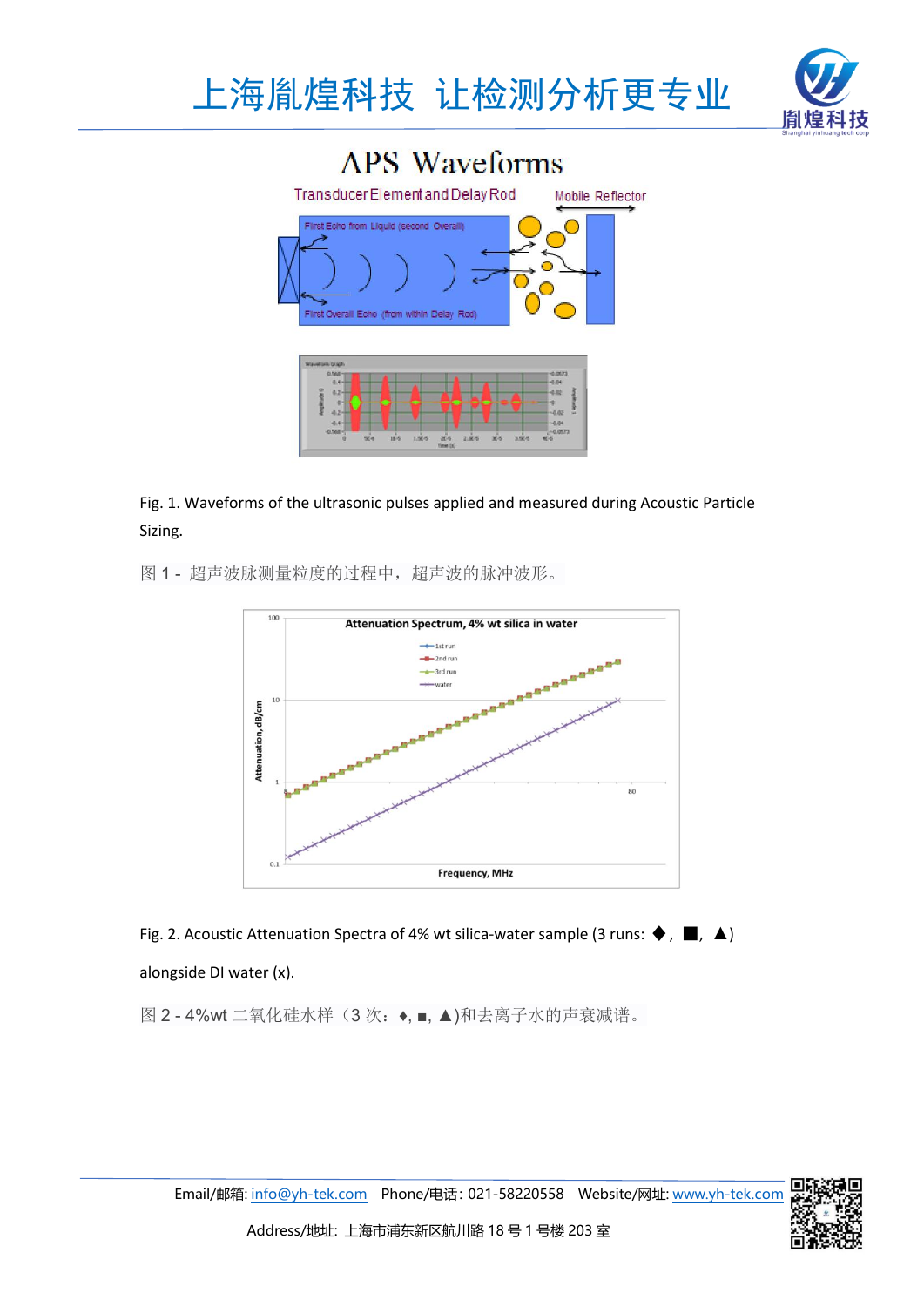





Fig. 3. Particle Size Distribution overlaid data for three consecutive runsof a 4% wt silica-water sample.

图 3 – 三次 4%wt 二氧化硅水样的粒度分布数据叠加图

Figures 2 and 3 show attenuation spectra and particle size distribution data for three consecutive runs of a silica-water sample at 4% wt percent solids level (Nissan Chemical, Houston, TX). A water (solvent) spectrum is also shown. A solvent spectrum (excluding the particles) is required for particle size computation.

图2和图3显示了连续三次4%wt二氧化硅水样的粒度分布和声衰减谱(Nissan Chemical, Houston, TX)。水样的谱图也有显示。粒径计算需要溶剂谱(不包括微粒)。图 3 所示的 PSD 在 0.1 微米有相当窄的分布,接近 MP1040 二氧化硅的标称平均粒径。

### **Emulsion Analysis**

# 乳液测试分析

For this study, five consumer-type dairy samples were characterized as follows:

在本研究中,五种消费型乳液样本的特征如下:

- Half and Half Cream (HHC) 半脂乳
- Whole Milk (WM) 全脂乳
- 1% Low-fat Chocolate Milk (CM) 1% 低脂巧克力乳
- 1% Low-fat Milk (LFM) 1% 低脂乳
- Nonfat Milk (NFM) 脱脂乳

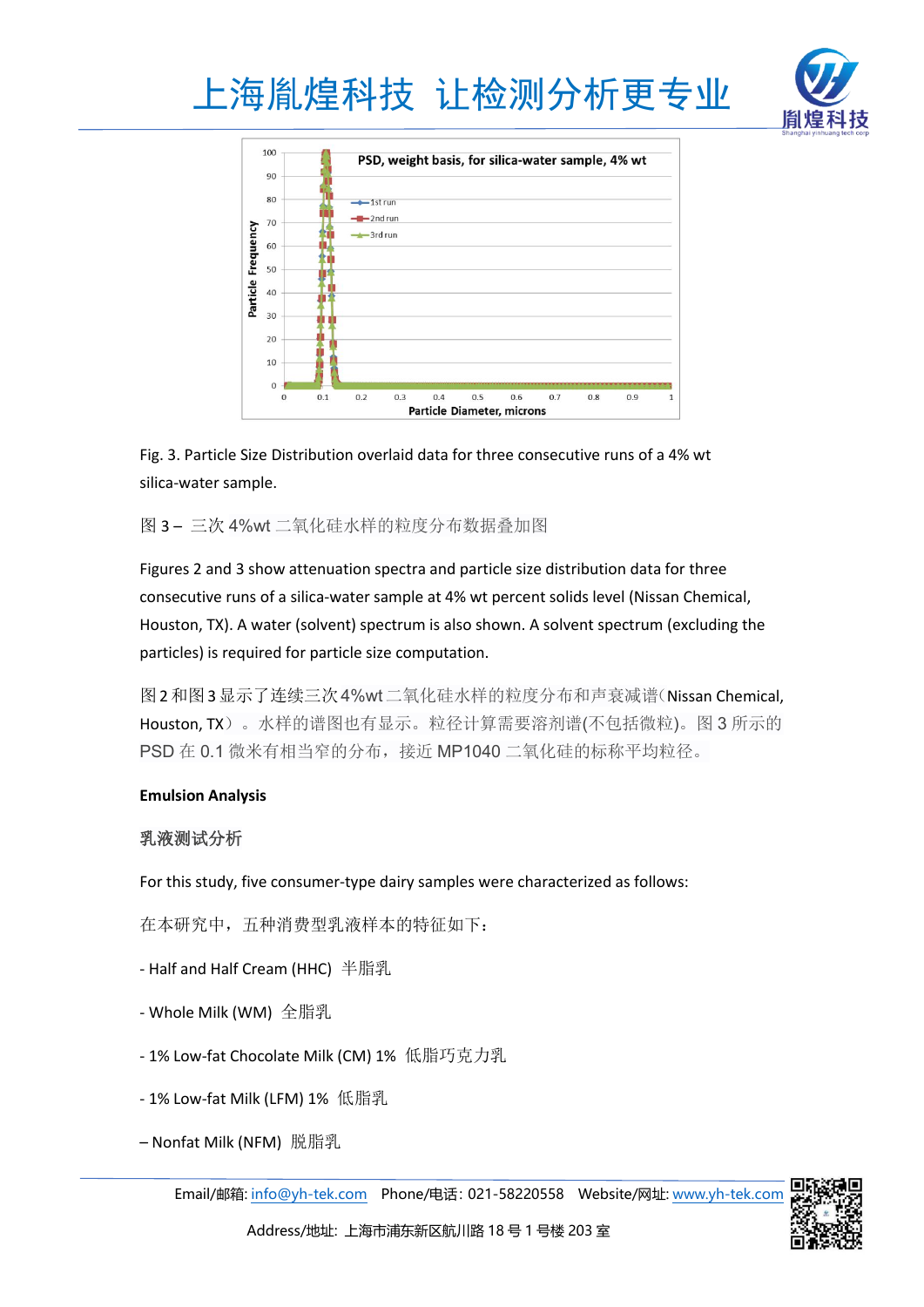



The samples were analyzed without dilution. They were continuously mixed by the APS- 100's onboard mechanical mixer. Sample temperature was kept at 26 ºC by the APS- 100's sample heater.

这些样品没有进行稀释。他们是由 APS-100 的内置机械混合器连续混合。通过 APS-100 的加热系统,保证样品在 26℃。

## **Acoustic Data**

# 超声数据



Fig. 4. Acoustic Attenuation Spectra for five milk samples.

图 4 – 5 种乳剂样品的超声衰减波谱。

Figure 4 shows acoustic attenuation spectra, dB/cm vs. Frequency (MHz), for the five milk samples. Attenuation levels decrease in the following order due to each sample's fat content level as follows (see below about the 1% chocolate milk sample):

HHC > WM > CM > LFM > NFM

图 4 显示了 5 种乳的 dB/cm / 频率(MHz)的衰减谱。由于每个样品的脂肪含量水平, 衰减水平按以下顺序降低(见下文关于 1%巧克力牛奶样品):

HHC 半脂乳 > WM 全脂乳 > CM1% 低脂巧克力乳 > LFM 低脂乳> NFM 脱脂乳

Regarding Chocolate vs. Low-fat milk, the difference in attenuation is due to the added chocolate flavor components.

Email/邮箱: [info@yh-tek.com](mailto:info@yh-tek.com) Phone/电话:021-58220558 Website/网址: [www.yh-tek.com](http://www.yh-tek.com)

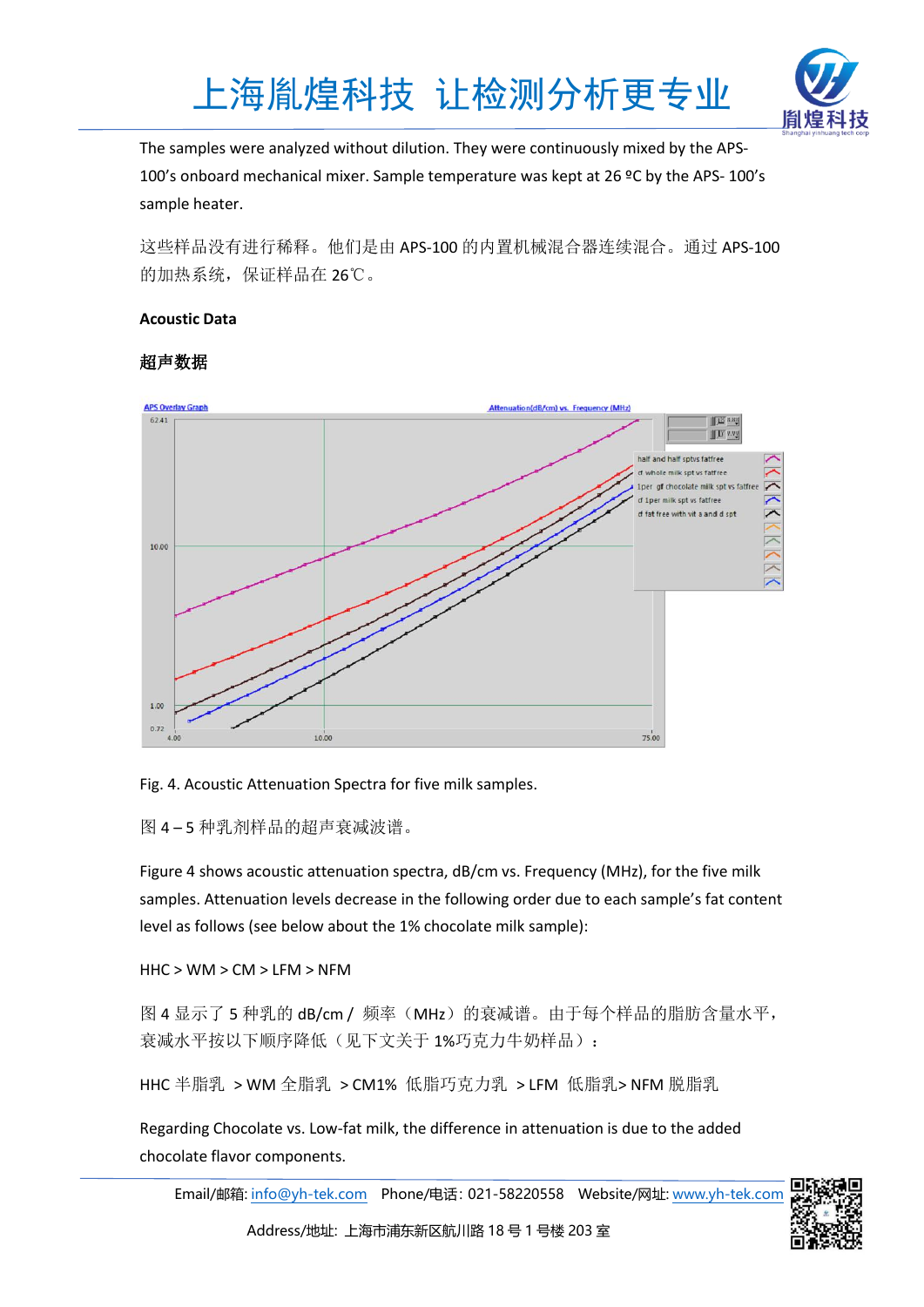



关于巧克力和低脂乳,衰减的差异是由于添加了巧克力风味成分。

These samples were analyzed at 26 ºC, kept constant by the APS-100's onboard heater. Also, the samples were continuously mixed during these measurements by the APS-100's mechanical mixer.

这些样品在分析过程中通过 APS 的加热系统保持温度在 26℃。此外,在这些测量过程 中, 由 APS-100 的机械混合器连续混合样品。



Fig. 5. Particle size distribution data for a whole milk sample by Acoustic Particle Sizing (APS-100).

图 5 – APS-100 测量的全脂乳的粒度分布数据。

Figure 5 below presents the particle size distribution for a whole milk sample analyzed without dilution. The fat-free milk sample was used to represent the intrinsic attenuation required by the acoustic particle sizing computations <sup>4</sup>.

图 5 显示了未经稀释而分析的全脂乳的粒度分布。脱脂乳样品用于表示声学颗粒尺寸计 算所需的固有衰减《4》。

Intrinsic attenuation corresponds to the solvent attenuation, i.e. attenuation excluding the discrete phase (particles/droplets) of the sample. The particle and solvent physical properties required by the particle size computations were obtained from published data <sup>5</sup>.

固有衰减对应于溶剂衰减,即不包括样品的离散相(颗粒/液滴)的衰减。颗粒尺寸计 算所需的颗粒和溶剂物理性质是从已发表的数据中获得的《5》。

Some of the corresponding particle size data for the whole milk sample are as follows:

全脂乳样品的相应粒度数据如下

Email/邮箱: [info@yh-tek.com](mailto:info@yh-tek.com) Phone/电话:021-58220558 Website/网址: [www.yh-tek.com](http://www.yh-tek.com)



Address/地址: 上海市浦东新区航川路 18 号 1 号楼 203 室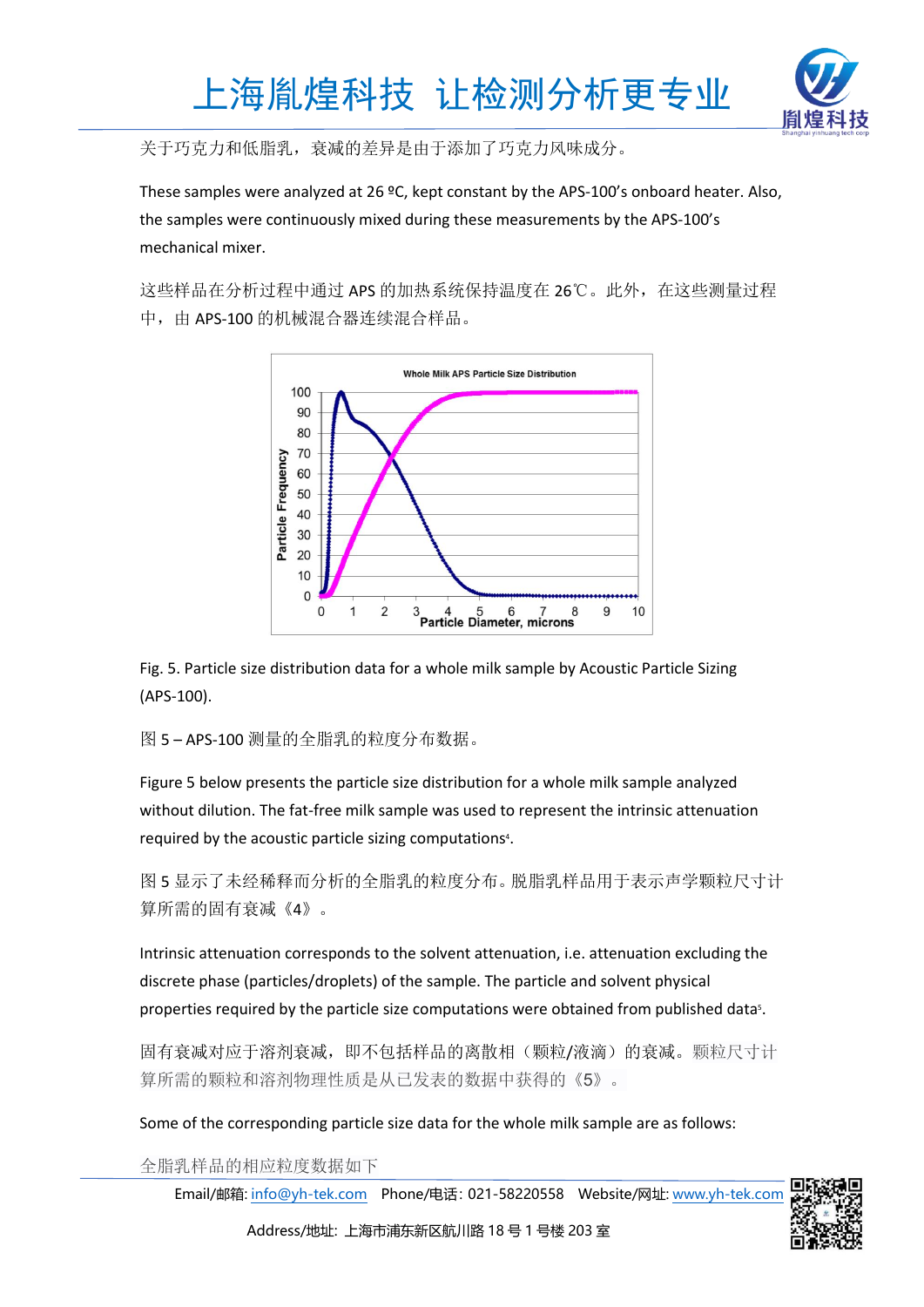



Mean particle size, Volume weighted: 1.8 µm, 25th, 75th percentiles: 0.9, 2.5 µm

Mean particle size, Area weighted: 1.1 µm, 25th, 75th percentiles: 1.46, 1.5 µm

体积平均粒径: 1.8μm, D25 为 0.9μm, D75 为 2.5μm

面积平均粒径:1.1μm,D25 为 1.46μm,D75 为 1.5μm



Figure 6 above corresponds to a sample of half and half creamer measured by an APS- 100 instrument without dilution. The particle size data is as follows:

Mean particle size, Volume weighted: 1.45 µm, 25th, 75th percentiles: 0.53, 2.6 µm

Mean particle size, Area weighted: 0.65 µm, 25th, 75th percentiles: 0.2, 0.68 µm

图 6 对应的是用 APS- 100 仪器测量的没有稀释半脂乳样品的测试数据:

体积平均粒径: 1.45μm, D25 为 0.53μm, D75 为 2.6μm

面积平均粒径: 0.65μm, D25 为 0.20μm, D75 为 0.68μm

### REFERENCES

1. Matec Applied Sciences, Northborough, MA USA, www.matecappliedsciences.com)

- 2. US Patent 6,604,408
- 3. US Patent 6,119,510